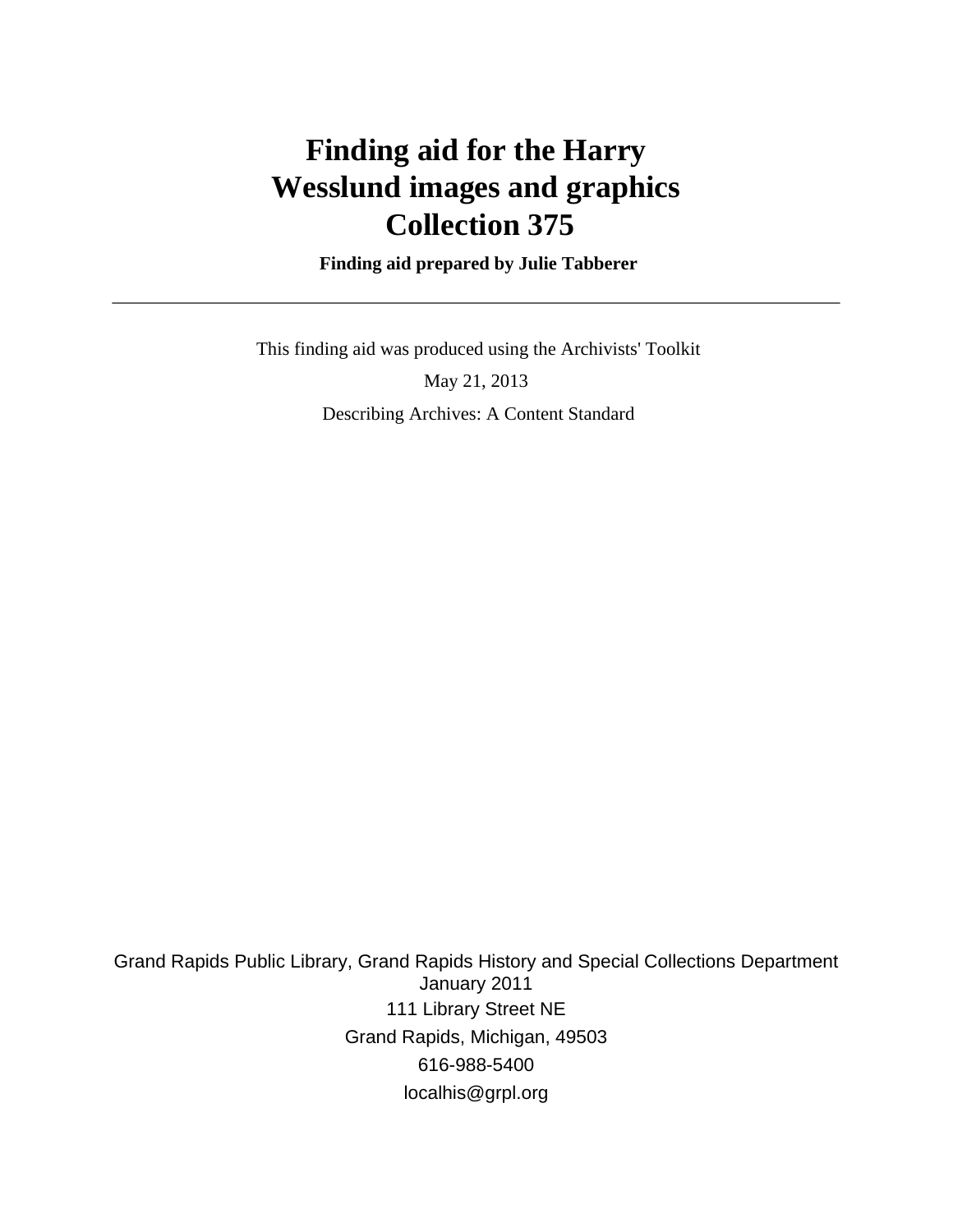# **Table of Contents**

 $\overline{\phantom{a}}$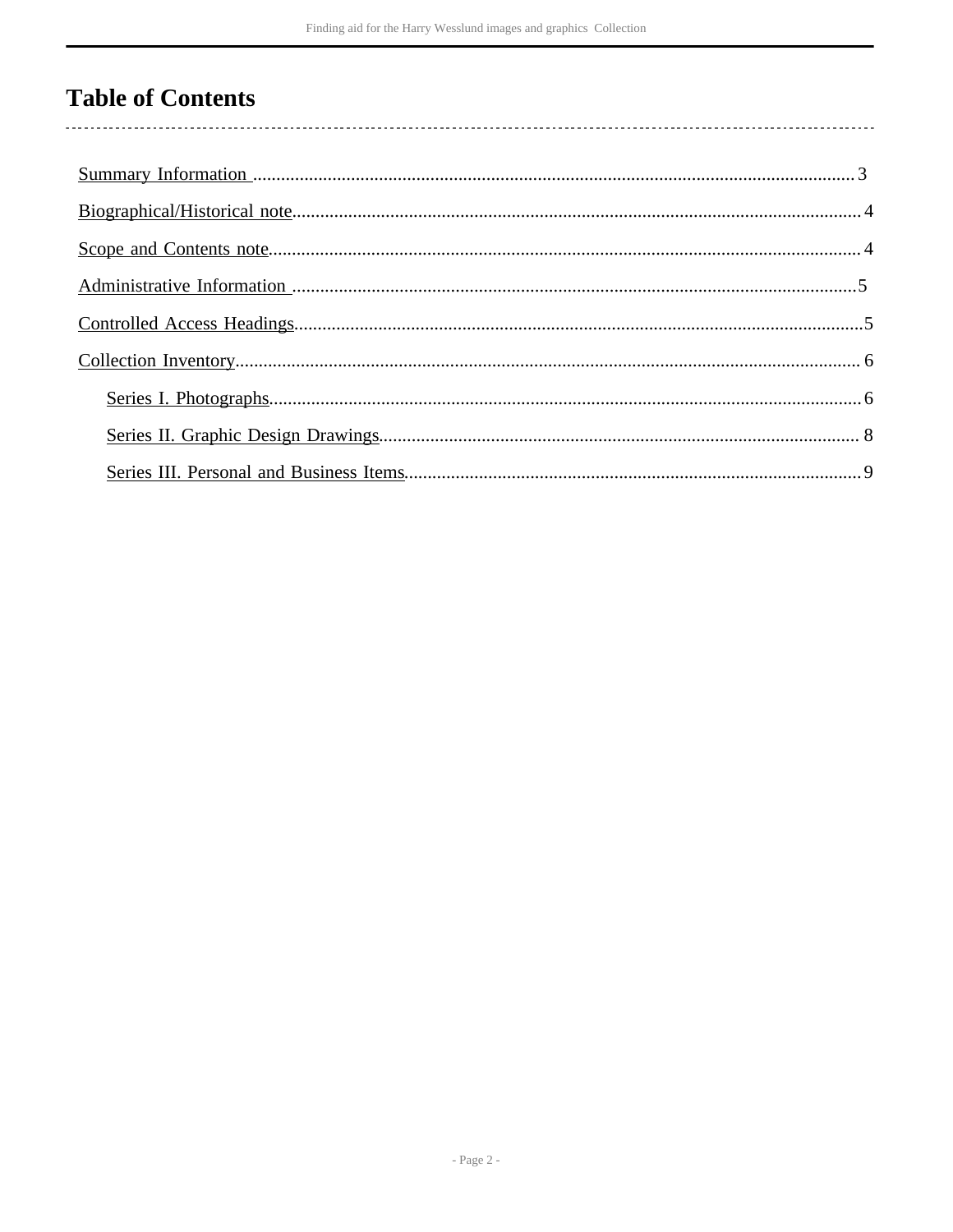# <span id="page-2-0"></span>**Summary Information**

..................................

| <b>Repository</b> | Grand Rapids Public Library, Grand Rapids History and Special<br><b>Collections Department</b>                                                                                                                                                                                                                                                                                                                                                                                                                                                                                                                                                                                                                                                                                                               |
|-------------------|--------------------------------------------------------------------------------------------------------------------------------------------------------------------------------------------------------------------------------------------------------------------------------------------------------------------------------------------------------------------------------------------------------------------------------------------------------------------------------------------------------------------------------------------------------------------------------------------------------------------------------------------------------------------------------------------------------------------------------------------------------------------------------------------------------------|
| <b>Creator</b>    | Wesslund, Harry, 1912-1985                                                                                                                                                                                                                                                                                                                                                                                                                                                                                                                                                                                                                                                                                                                                                                                   |
| <b>Title</b>      | Harry Wesslund images and graphics                                                                                                                                                                                                                                                                                                                                                                                                                                                                                                                                                                                                                                                                                                                                                                           |
| <b>Date</b>       | 1940s-1960s                                                                                                                                                                                                                                                                                                                                                                                                                                                                                                                                                                                                                                                                                                                                                                                                  |
| <b>Extent</b>     | 2.4 Linear feet                                                                                                                                                                                                                                                                                                                                                                                                                                                                                                                                                                                                                                                                                                                                                                                              |
| Language          | English                                                                                                                                                                                                                                                                                                                                                                                                                                                                                                                                                                                                                                                                                                                                                                                                      |
| <b>Abstract</b>   | Harry Wesslund (July 22, 1912 - September 23, 1985) was an artist<br>and designer in Grand Rapids, Michigan. He worked in the display<br>departments of Wurzburgs and Herpolsheimers before starting his own<br>company, Custom Displays, Inc. Wesslund designed many displays and<br>graphics for a number of local and regional companies. He is credited<br>as being the "father" of the Wood Radio and TV mascot "Willy Wood."<br>This collection includes photographs of displays created by Wesslund,<br>including window displays, interior store displays, holiday displays and<br>tradeshow exhibitions. Also included are promotional materials from<br>Wood TV and Wurzburgs. The promotional materials include some of<br>Wesslund's original drawings and sketches, particularly of Willy Wood. |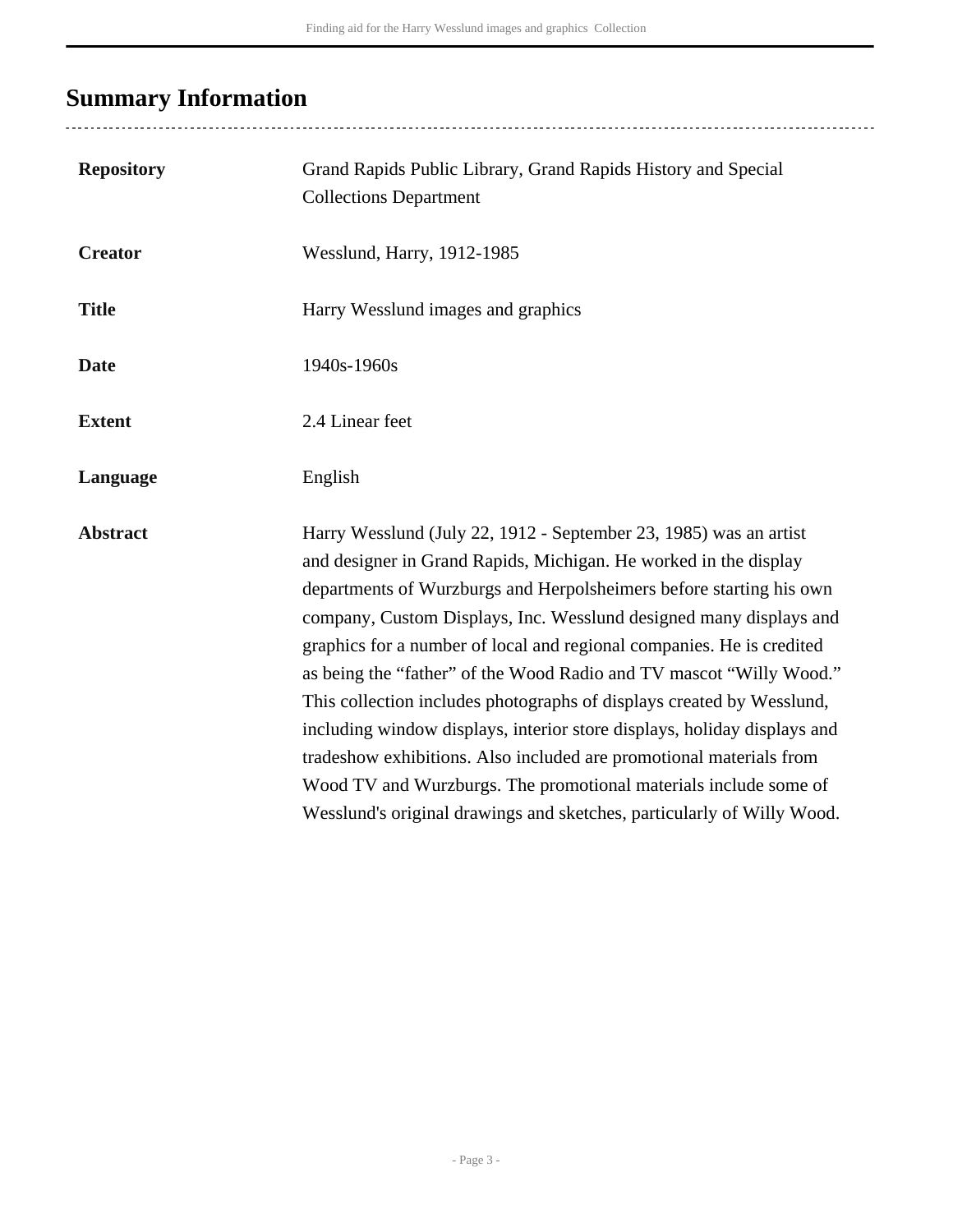## <span id="page-3-0"></span>**Biographical/Historical note**

Harry Wesslund was born on July 22, 1912 in Stockett, Montana. His family (including parents John and Hulda and siblings Victor and Pearl) moved to Grand Rapids sometime between 1915 and 1918. Harry attended Union High School, graduating in 1929. According to his senior yearbook, he was the Art Editor of "Unionite," the Chairman of the Decoration Committee; President of the Science Club; Art Staff for Aurora (the yearbook) and belonged to Hi-Y and the Boy's Glee Club. The yearbook also noted that he attended Sibley School. The May 1928 Unionite lists results of the Junior class elections, with Harry Wesslund voted the "best all around boy."

Harry attended Grand Rapids Junior College after high school, where he reportedly studied art. According to the city directories, Harry worked as a sign writer for Wurzburg Dry Goods (1930 and 1935) and as a card writer for Sears Roebuck (1934). He also worked for Herpolsheimers, identified as an "artist and designer extraordinaire" in a newsletter. Harry's older brother, Victor, also worked as a sign writer for Wurzburg's (1929, 1932).

On April 3, 1943 Wesslund enlisted in the United States Army and served as a private in World War II. A May 1954 Peninsular Club Magazine article states that Wesslund served in the photographic intelligence service in Germany and France, specializing in analyzing aerial photographs. The article also indicates that upon returning from the war in 1946, Wesslund started his own design company, Custom Displays, Inc. However, the first directory listings for the company (1946 through 1955) identify the officers as Cornelius VanWesten, Jr. (Harry's brother-in-law) and Victor Wesslund. During this time, Harry Wesslund is listed as an artist.

From 1960 to 1970, Harry and his wife Wanda are listed as the officers of the company, with Harry generally identified as the President and Treasurer and Wanda as the Vice President and Secretary. Wanda's obituary indicates that she and Harry co-owned and operated the business. By 1975, their son John is listed as the Vice President and by 1980 as the President. After Harry's death in 1985, the company is listed with John and Wanda as President and Vice President for a few years, and then is no longer found in the directories.

## <span id="page-3-1"></span>**Scope and Contents note**

This collection includes photographs of displays created by Wesslund, including window displays, interior store displays, holiday displays and tradeshow exhibitions. Also included are promotional materials from Wood TV, Herpolsheimers and Wurzburgs. The promotional materials include some of Wesslund's original drawings and sketches, particularly of Willy Wood.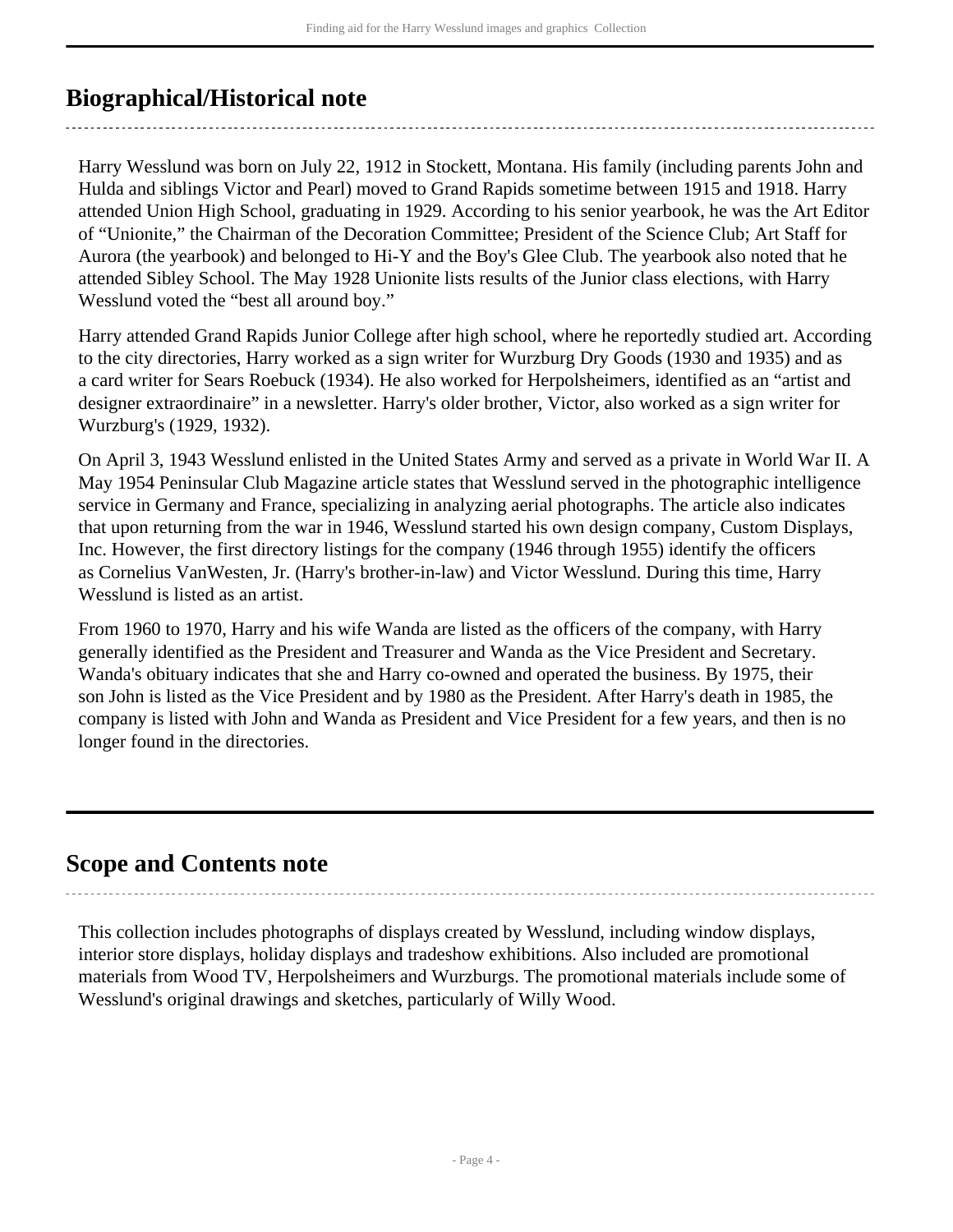## <span id="page-4-0"></span>**Administrative Information**

### **Publication Information**

Grand Rapids Public Library, Grand Rapids History and Special Collections Department January 2011

### **Immediate Source of Acquisition note**

Nina Marley, Barbara Neumann, accession number 2010.034.

### <span id="page-4-1"></span>**Controlled Access Headings**

### **Genre(s)**

- ephemera
- photographs

### **Geographic Name(s)**

• Grand Rapids (Mich.) -- History

### **Subject(s)**

• Graphic arts -- Michigan -- Grand Rapids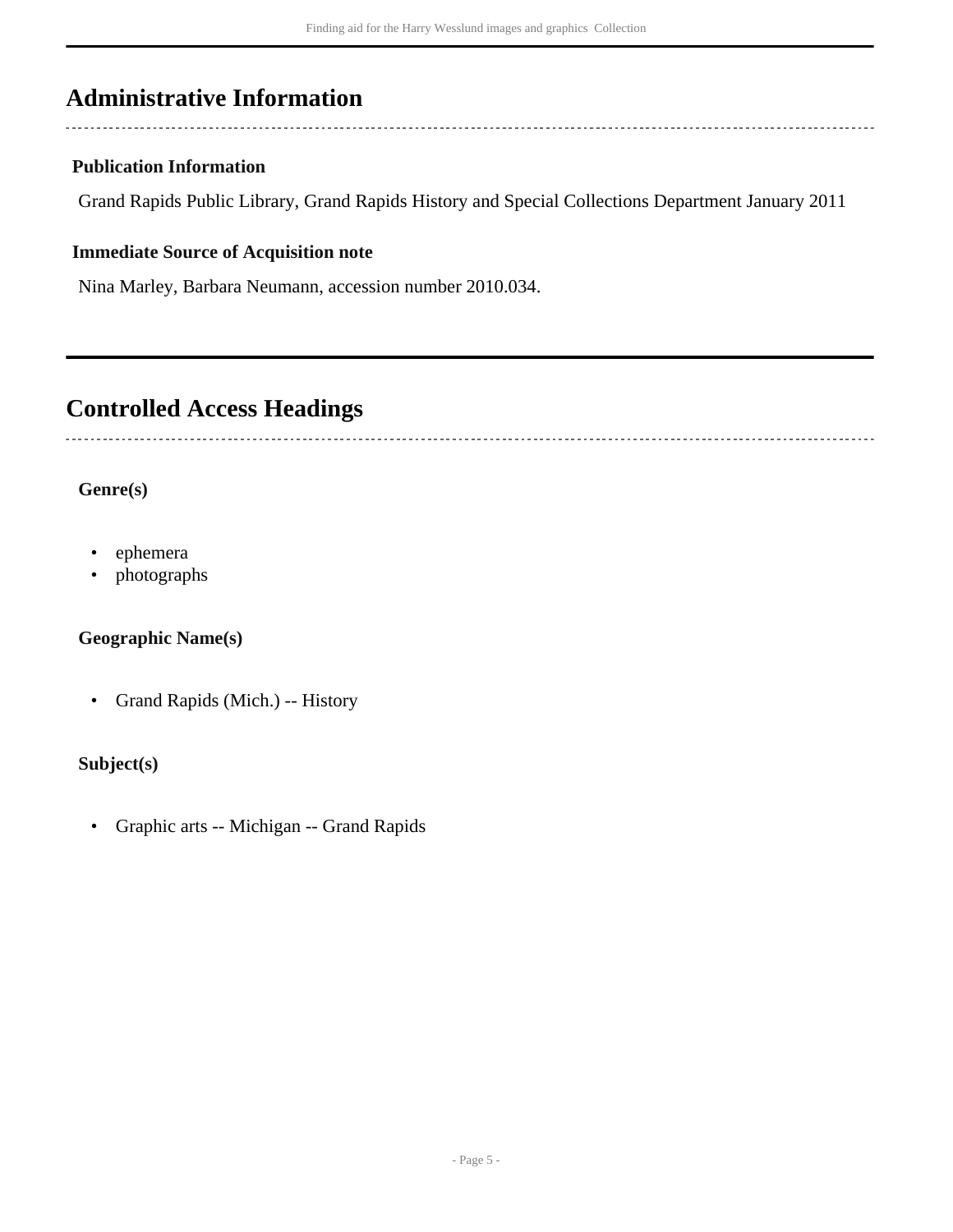## <span id="page-5-0"></span>**Collection Inventory**

#### <span id="page-5-1"></span>**Series I. Photographs**

#### **Scope and Contents note**

This series consists mostly of photographs of work done by Harry Wesslund, including department store displays and exhibition booths at trade shows. The retail store displays include interior and exterior displays, as well as numerous window displays. The exhibition booth photographs cover many local companies and appear to be from trade shows across the country. The photographs are mostly undated, but appear to be from the 1940s and 1950s, with one photograph identified as 1965.

The companies that Wesslund worked with include Wurzburg's, Herpolsheimer's, WOOD Radio and TV, American Seating Co., Michigan Consolidated Gas Company and Atwood Brass Works. Graphic materials from Wurzburg's, Herpolsheimer's and WOOD may be found in Series II.

|                                                                                                                                                                          | <b>Box</b>   | <b>Folder</b> |
|--------------------------------------------------------------------------------------------------------------------------------------------------------------------------|--------------|---------------|
| -Window Displays, "Christmas in the Country," Wurzburg's, n.d.                                                                                                           | $\mathbf{1}$ |               |
| -Christmas Decorations, Wurzburg's, 1940s, 1950s and no date                                                                                                             | 1            |               |
| -Merchandise Displays, Wurzburg's, including Easter, Christmas, War<br>Stamps, 75th Anniversary, Disney, 1955 and no date                                                | 1            | 2             |
| -Exhibition Booths – Bulman Corporation, Oliver, Plywood Detroit and<br>Plywood Grand Rapids, Federal, Michigan Wheel Company, Kal-Equip<br>Company and American Seating | 1            | 3             |
| -Business Enterprises – Forbes Stamp Co., exterior, n.d.                                                                                                                 | 1            | 3             |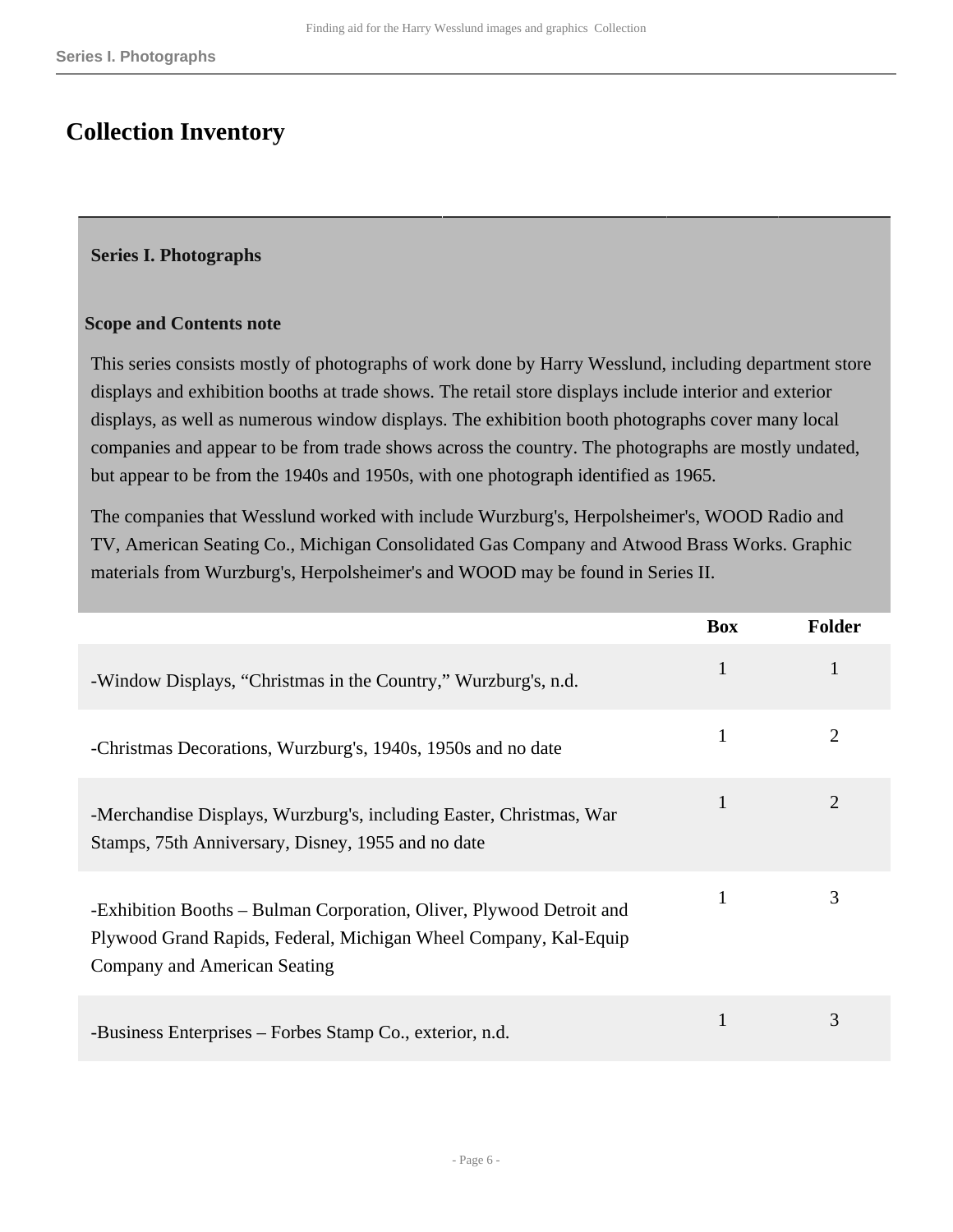| -Exhibition Booths – Atwood Brass Works, American Seating Company,<br>Michigan Consolidated Gas Company, Vulcanizers Material Co., Ginn and<br>Company                                         | 1            | 4              |
|------------------------------------------------------------------------------------------------------------------------------------------------------------------------------------------------|--------------|----------------|
| -Window Displays - Standard Oil, Kroger, WOOD Radio                                                                                                                                            | $\mathbf{1}$ | $\overline{4}$ |
| -Exhibition Booths – Bulman, American Seating, i-XL Cabinets, Michigan<br>Wheel Co., Child Accident Prevention Week, Michigan Consolidated Gas<br>Company, Vulcanizers Material Co., Kal-Equip | 1            | 5              |
| -Exhibition Booths – Muskegon Tool Industries, Inc., Michigan Wheel<br>Company, American Seating Co., Michigan Consolidated Gas Company,<br>Bulman, Goudzwaard Heating Co.                     | 1            | 6              |
| Paintings of Michigan scenes (at a tradeshow?)                                                                                                                                                 | $\mathbf{1}$ | 7              |
| -Exhibition Booths – Michigan Wheel Co., Federal Propellers, Atwood<br>Brass Works, Goebel and Brown, Leigh Products, Inc.                                                                     | 1            | $\overline{7}$ |
| -Merchandise Displays, Window Displays, Exhibition Booths and<br>Christmas Decorations - Wurzburg's, Herpolsheimers and Wieboldt's                                                             | 1            | 8              |
| -Bascom Hall                                                                                                                                                                                   | $\mathbf{1}$ | 8              |
| -Harry Wesslund painting speedboat in Herpolsheimer's window for the<br>Sportsmen's Show, 1954 (used in Peninsular Club Magazine, May 1954)                                                    | 1            | 8              |
| WOOD-TV - Willy Wood, Building, Camera and Crew?                                                                                                                                               | $\mathbf{1}$ | 9              |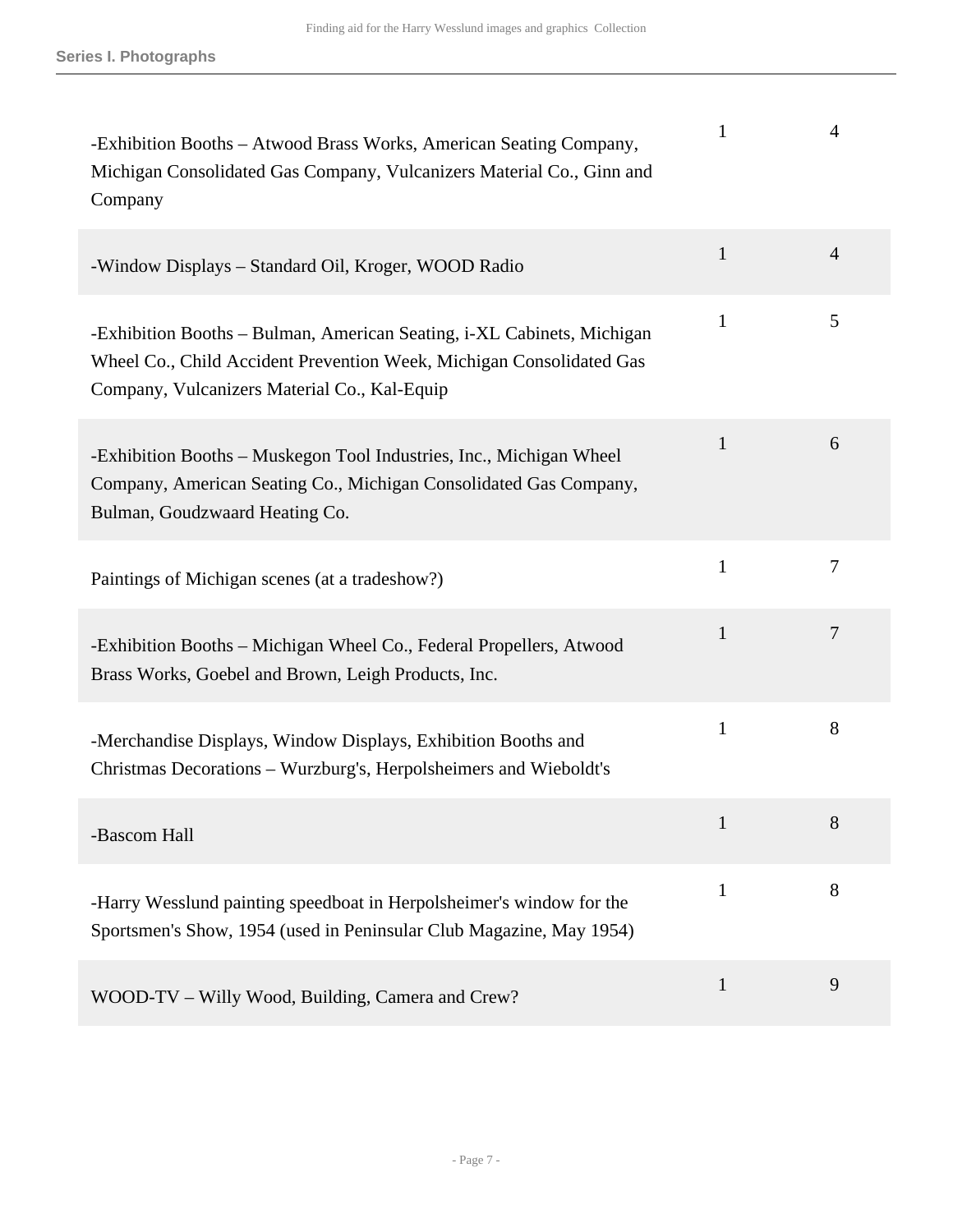| Wurzburg's – Exterior of downtown building (101 Monroe), exterior of<br>Eastbrook Mall building, photographic prints of illustrations of downtown<br>building |   | 10 |
|---------------------------------------------------------------------------------------------------------------------------------------------------------------|---|----|
| 8x10 Negatives – Airport, Bissell building, aerial of downtown Grand<br>Rapids, architectural drawing of Kent County building                                 | 1 | 11 |
| Harry Wesslund with painting in Herpolsheimer window for Sportsmen's<br>Show, 1954 (also see Box 1, Folder 8)                                                 |   | 12 |

#### <span id="page-7-0"></span>**Series II. Graphic Design Drawings**

#### **Scope and Contents note**

This series includes commercial artwork completed by Wesslund for Wurzburg's, Herpolsheimer's and WOOD Radio and TV. The material is useful for researching these companies as well as graphic design in general.

Numerous items related to Willy Wood, the mascot of WOOD Radio and TV, are included. The mascot first made an appearance in 1951, when WLAV TV was changed to WOOD TV.

|                                                       | <b>Box</b> | <b>Folder</b> |
|-------------------------------------------------------|------------|---------------|
| WOOD Radio/TV - Christmas Cards, featuring Willy Wood | 2          |               |
| Willy Wood – Original Artwork                         | 2          |               |
| WOOD Radio/TV – Promotional Material                  | 2          | 3             |
| WOOD Radio/TV – Promotional Material, oversized       | 3          | 3             |